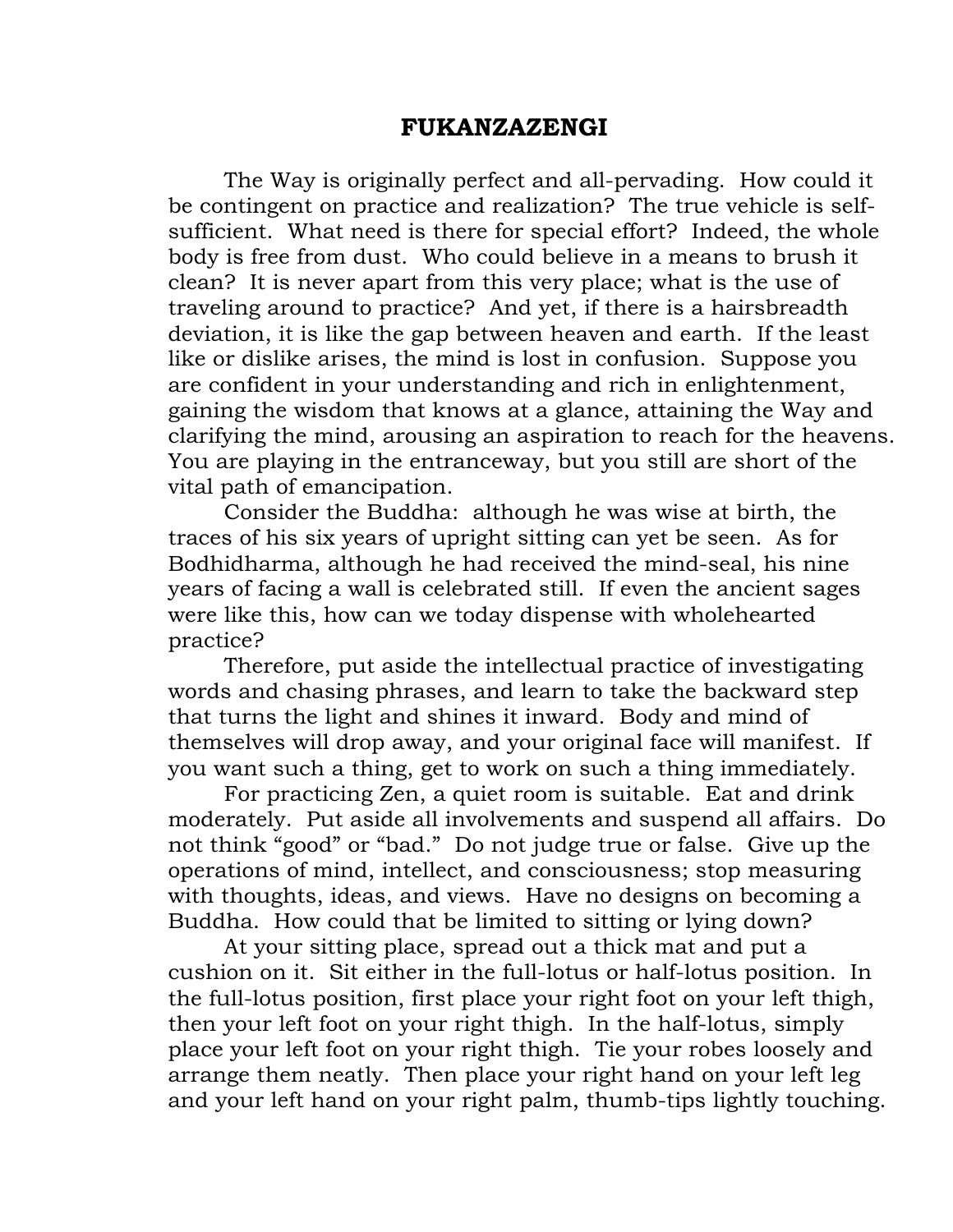Straighten your body and sit upright, leaning neither left nor right, neither forward nor backward. Align your ears with your shoulders and your nose with your navel. Rest the tip of your tongue against the front of the roof of your mouth, with teeth and lips together both shut. Always keep your eyes open, and breathe softly through your nose. Once you have adjusted your posture, take a breath and exhale fully, rock your body right and left, and settle into steady, immovable sitting. Think of not thinking. Not thinking—what kind of thinking is that? Non-thinking. This is the essential art of zazen.

The zazen I speak of is not meditation practice. It is simply the Dharma gate of joyful ease, the practice-realization of totally culminated enlightenment. It is the koan realized, traps and snares can never reach it. If you grasp the point, you are like a dragon gaining the water, like a tiger taking to the mountains. For you must know that the true Dharma appears of itself, so that from the start dullness and distraction are struck aside.

When you arise from sitting, move slowly and quietly, calmly and deliberately. Do not rise suddenly or abruptly. In surveying the past, we find that transcendence of both mundane and sacred, and dying while either sitting or standing, have all depended entirely on the power of zazen.

In addition, triggering awakening with a finger, a banner, a needle, or a mallet, and effecting realization with a whisk, a fist, a staff, or a shout—these cannot be understood by discriminative thinking, much less can they be known through the practice of supernatural power. They must represent conduct beyond seeing and hearing. Are they not a standard prior to knowledge and views? This being the case, intelligence or lack of it is not an issue; make no distinction between the dull and the sharp-witted. If you concentrate your effort single-mindedly, that in itself is wholeheartedly engaging the way. Practice-realization is naturally undefiled. Going forward is, after all, an everyday affair.

In general, in our world and others, in both India and China, all equally hold the Buddha-seal. While each lineage expresses its own style, they are all simply devoted to sitting, totally blocked in resolute stability. Although they say that there are ten thousand distinctions and a thousand variations, they just wholeheartedly engage the way in zazen. Why leave behind the seat in your own home to wander in vain through the dusty realms of other lands?